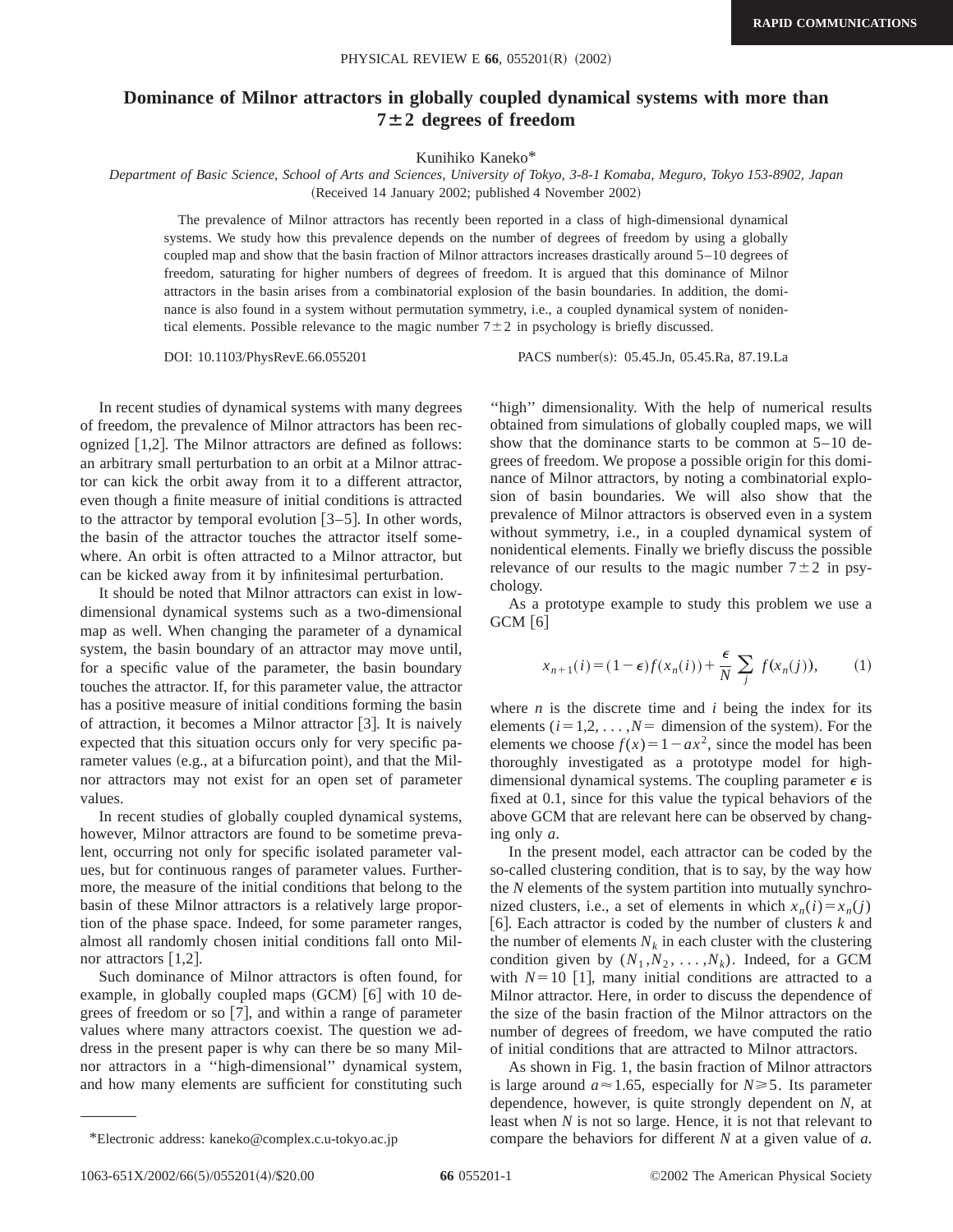

FIG. 1. The basin fraction of Milnor attractors plotted as a function of the parameter *a*, for  $N=3, 5, 7$ , and 9. For the present simulations, we take 1000 randomly chosen initial conditions, and iterate 10<sup>5</sup> steps. Then the orbit is perturbed as  $x_n(i) + 10^{-10} \sigma_i$ , with  $\sigma_i$  as a random number over  $[-0.5,0.5]$ . With 10<sup>3</sup> trials of such perturbations, we checked whether the orbit remains on the same attractor or not, after  $5 \times 10^4$  time steps. If some of the  $10^3$ trials result in an escape from the original attractor, it is regarded as a Milnor attractor [8].

Instead, we compute the average basin fraction of Milnor attractors over the parameter interval  $1.55 \le a \le 1.72$ . In Fig. 2, this average is plotted as a function of the number of degrees of freedom *N*. The increase of the average basin fraction of Milnor attractors with *N* is clearly visible for *N*  $\approx$  (5-10), while it levels off for *N*>10.

Now we discuss how the dominance of Milnor attractors appears. In a system with identical elements, due to the symmetry, there are at least

$$
M(N_1, \ldots, N_k) = (N! / \Pi_{i=1}^k N_i!) \Pi_{\text{oversets of } N_i = N_j} (1/m_\ell!)
$$

attractors for each clustering condition, where  $m_\ell$  is the number of clusters with the same value  $N_i$  [1]. Then, combinatorial increase in the number of attractors can be expected when many of the clustering conditions are allowed as attrac-



FIG. 2. The average fraction of the basin ratio of Milnor attractors. After the basin fraction of Milnor attractor is computed as in Fig. 1, the average of the ratios for parameter values *a*  $= 1.550, 1.552, 1.554, \ldots, 1.72$  is taken. This average fraction is plotted as a function of  $N$ . (The dotted line depicts the case where  $a$ is incremented by 0.01 instead of 0.002; for  $N > 10$ , the simulation is carried out only with this choice.)



FIG. 3. The number of attractors  $(+)$  estimated from simulations over  $10<sup>5</sup>$  initial conditions. The estimated number of attractors is plotted as a function of  $a$ .  $N=10$ . All attractors that are concluded to exist by the symmetry argument are also counted. The basin fraction of Milnor attractors obtained in the same way as in Fig. 1 is also plotted by a dotted line with  $\times$ .

tors. However, the increase of the number of attractors cannot explain the increase of the basin for Milnor attractors. In Fig. 3. we have plotted the number of attractors and the basin fraction of Milnor attractors for  $N=10$ . As can clearly be seen, the dominance of the Milnor attractors is not necessarily observed when the number of attractors is high. Rather, the fraction of Milnor attractors gets large even when many attractors start to disappear with the increase of *a*.

For the parameter region where many attractors start to disappear, there remain basin boundary points separating such (collapsed) attractors and the remaining attractors. To explain the prevalence of Milnor attractors, we discuss how the distance between an attractor and its basin boundary changes with *N*. Consider a one-dimensional phase space, and a basin boundary that separates the regions of  $x(1)$  $\geq x^*$  and  $x(1) \leq x^*$ , while the attractor in concern exists at around  $x(1)=x_A\leq x^*$ , and the neighboring one at around  $x(1)=x_B > x^*$ . Now consider a region of *N*-dimensional phase space  $x_A \leq x(i) \leq x_B$ . If the region is partitioned by (basin) boundaries at  $x(i) = x^*$  for  $i = 1, \ldots, N$ , it is partitioned into  $2^N$  units. Since this partition is just a direct product of the original partition by  $x(1)=x^*$ , the distance between each attractor and the basin boundary does not change with *N*. [For example, consider the extreme case that *N* identical maps are uncoupled  $(\epsilon=0)$ .

On the other hand, consider a boundary given by some condition for  $[x(1), \ldots, x(N)]$ . In the present system with global (all-to-all) couplings, many of permutational change of  $x(i)$  in the condition give also basin boundaries. Here the condition for the basin can also have clustering  $(N_1, \ldots, N_k)$ , since the attractors are clustered as such. Then there are  $M(N_1, \ldots, N_k)$  partitions by boundaries equivalent by permutations. The number of regions partitioned by the boundaries increases combinatorially with *N*. Roughly speaking, it increases in the order of  $(N-1)!$ , when the boundary has a variety of clusterings (i.e., large *M*). Now the *N*-dimensional phase space region is partitioned by  $O(N-1)!$ ) basin boundaries. Recalling that the distance between an attractor and the basin boundary remains at the same order for the partition of the order of  $2^N$ ,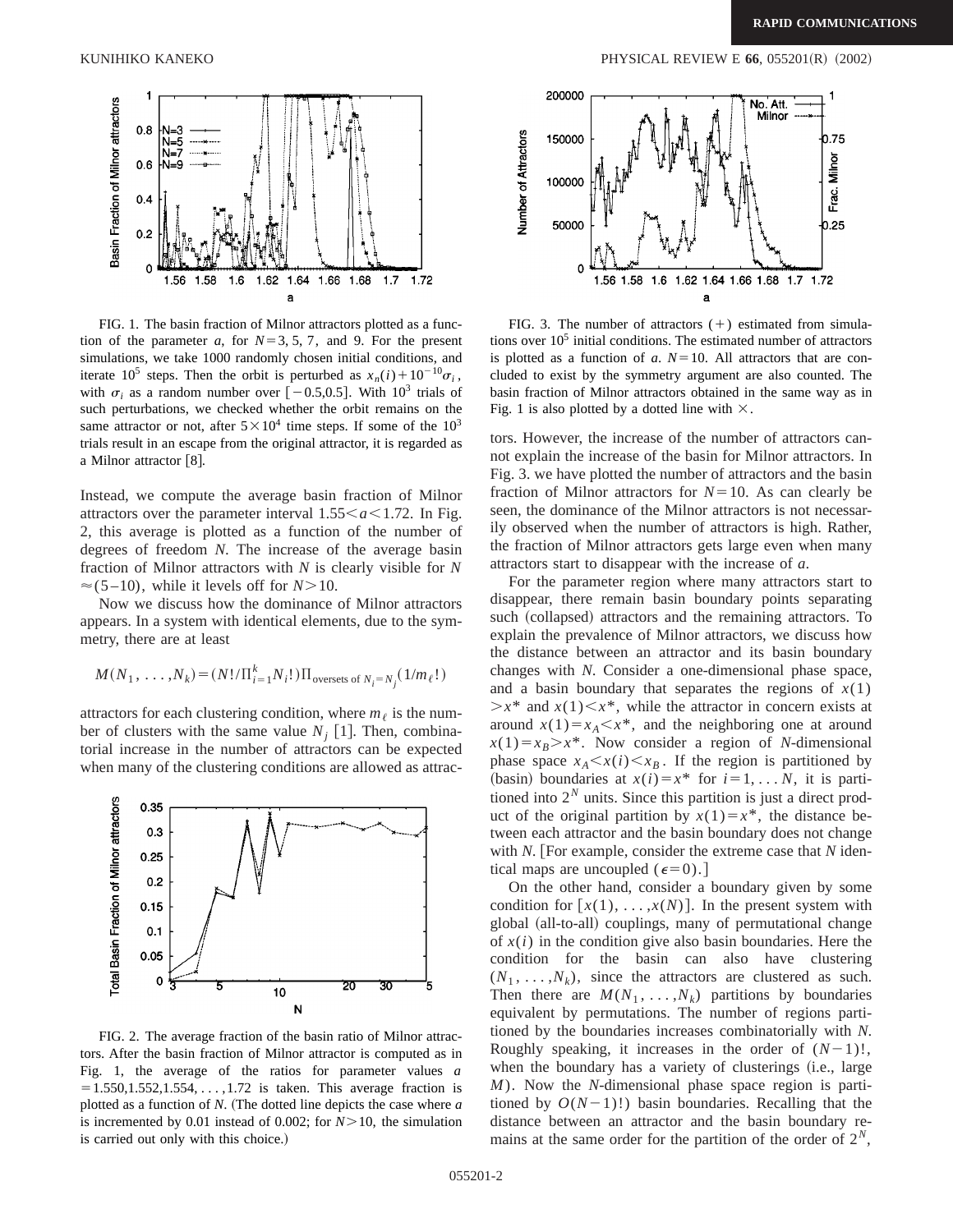the distance should decrease if  $(N-1)!$  is larger than  $2^N$ . Since for  $N > 5$ , the former increases drastically faster than the latter, the distance should decrease drastically for *N*  $>$  5. Then for *N* $>$  5, the probability that a basin boundary touches with an attractor itself will be increased. Since this argument is applied for any attractors and their basin boundary characterized by complex clusterings having combinatorially large  $M(N_1, \ldots, N_k)$ , the probability that an attractor touches its basin boundary is drastically amplified for *N*  $>$ 5. In fact, for a certain parameter regime (1.64 $< a$  $<$ 1.68 in the present case), basin boundaries with such partitions are dominant, and the ratio of Milnor attractors is increased. Although this explanation may be rather rough, it gives a hint to why Milnor attractors are so dominant for  $N \ge (5-10)$ .

Since the above discussion is based mainly on simple combinatorial arguments, what we need is instability in orbits leading to many attractors, and global (all-to-all) coupling to allow for permutations of elements. Then, the dominance of Milnor attractors for  $N \ge (5-10)$  may be rather common in globally coupled dynamical systems. To check this possibility, we have also made numerical simulations for Josephson junction series arrays that are globally coupled through a resistive shunting load and driven by an rf bias current [9], given by  $\ddot{\phi}_j + g \dot{\phi}_j + \sin \phi_j + g \sigma / N \sum_{m=1}^{N} \dot{\phi}_m = i_{dc}$  $+i_{rf}\sin(\Omega_r ft)$ . By using the parameter values adopted in Ref. [9], we have computed the basin volumes for Milnor attractors, at the partially ordered phase where a variety of attractors with many clusters coexists. Again, the basin volumes are close to 0 for  $N \le 4$ , and increase at  $5 \le N \le 10$  [12]. It is also interesting that pulse-coupled oscillators with global coupling also show the prevalence of Milnor attractors for  $N \ge 5$  [2].

So far reports on the prevalence of Milnor attractors have been limited to a system with symmetry. For example, in the  $GCM (1)$ , the permutation symmetry arising from employing identical elements leads to a combinatorial explosion in the number of attractors as mentioned. Then, one may wonder whether the prevalence of Milnor attractors is possible only for such highly symmetric systems, especially because some Milnor attractors are known to disappear when introducing tiny asymmetries  $[10]$ . We have therefore studied a GCM with inhomogeneous parameters [11], given by  $x_{n+1}(i)$  $= (1 - \epsilon)f_i(x_n(i)) + (\epsilon/N)\sum_i f_i(x_n(j))$  with  $f_i(x) = 1 - a_i x^2$ , and  $a_i = a_0 + a_w(i-1)/(N-1)$ .

In Fig. 4, we have plotted the basin fraction for Milnor attractors with the change of the parameter  $a_0$  while fixing  $a_w$ =0.1, for *N*=5–12. Although the fraction is smaller than in the homogeneous case, Milnor attractors are again observed and their basin volume is rather large for some parameter region. As in the symmetric case, the basin fraction of Milnor attractors increases around  $N \approx (5-10)$ . (The fraction is almost zero for  $N \leq 4$ ). Note that eventhough complete synchronization between two elements is lost, clusterings as with regards to the phase relationships can exist. For example, there are two groups when considering the oscillations of phases as large-small-large . . . and small-largesmall..., that are preserved in time for many attractors. Similarly, it is natural to expect an explosion in the number



FIG. 4. The basin fraction of Milnor attractors for a GCM with inhomogeneous parameters. Here  $a(i) = a_0 + 0.1 \times (i-1)/(N-1)$ . Plotted as a function of the parameter  $a_0$ , for  $N=5-8$ , 10, and 12. (For  $N \leq 4$ , the fraction is almost zero for all  $a_0$ .) The fraction is computed in the same way as in Fig. 1, except that 100 trials of perturbations were used instead of 1000. Since the clustering condition cannot be used in this case, we checked whether the orbit is on the same attractor, by computing the temporal average of  $x_n(i)$ over  $5 \times 10^6$  steps, before and after each perturbation. If the average agrees to within a precision of  $10^{-3}$ , the orbit is regarded to be on the same attractor.

of the basin boundaries for some parameter regime. Accordingly the argument on the dominance of Milnor attractors for a homogeneous GCM can be applied here to some degree as well  $|13|$ .

The term magic number  $7\pm 2$  was originally coined in psychology  $[14]$ , when it was found that the number of chunks (items) that is memorized in short term memory is limited to  $7\pm2$  (see Ref. [15] for possible relationship with chaos). To memorize  $k$  chunks of information including their order (e.g., a phone number of  $k$  digits) within a dynamical system, let us assign each memorized state to an attractor of a *k*-dimensional dynamical system, as is generally adopted in neural network studies. In this *k*-dimensional phase space, a combinatorial variety of attractors has to be presumed in order to assure a sufficient variety of memories. Depending on the initial condition (given by inputs), an orbit has to be separated to different attractors. Then, a combinatorial explosion of basin boundaries is generally expected with the increase of *k*, if the neural dynamics in concern are globally coupled (as often adopted in neural networks). Then, following the argument in the present paper, Milnor attractors may be dominant for  $k > (5 - 10)$ . (Recall that the number does not strongly depend on the choice of models, since it is given by the combinatorial argument.) Since the state represented by a Milnor attractor is kicked out by tiny perturbations, robust memory may not be possible  $[16]$  for information that contains more than  $7\pm 2$  chunks [19]. Although this explanation is a rough sketch, it can possibly be applied to other systems that adopt attractors as memory.

In dynamical systems, it is well known that the dimensional cutoff  $\geq$  3 plays an important role for the existence of chaos. It is interesting then to investigate whether there are certain higher dimensions that similarly form dimensional boundaries beyond which the behavior of a dynamical sys